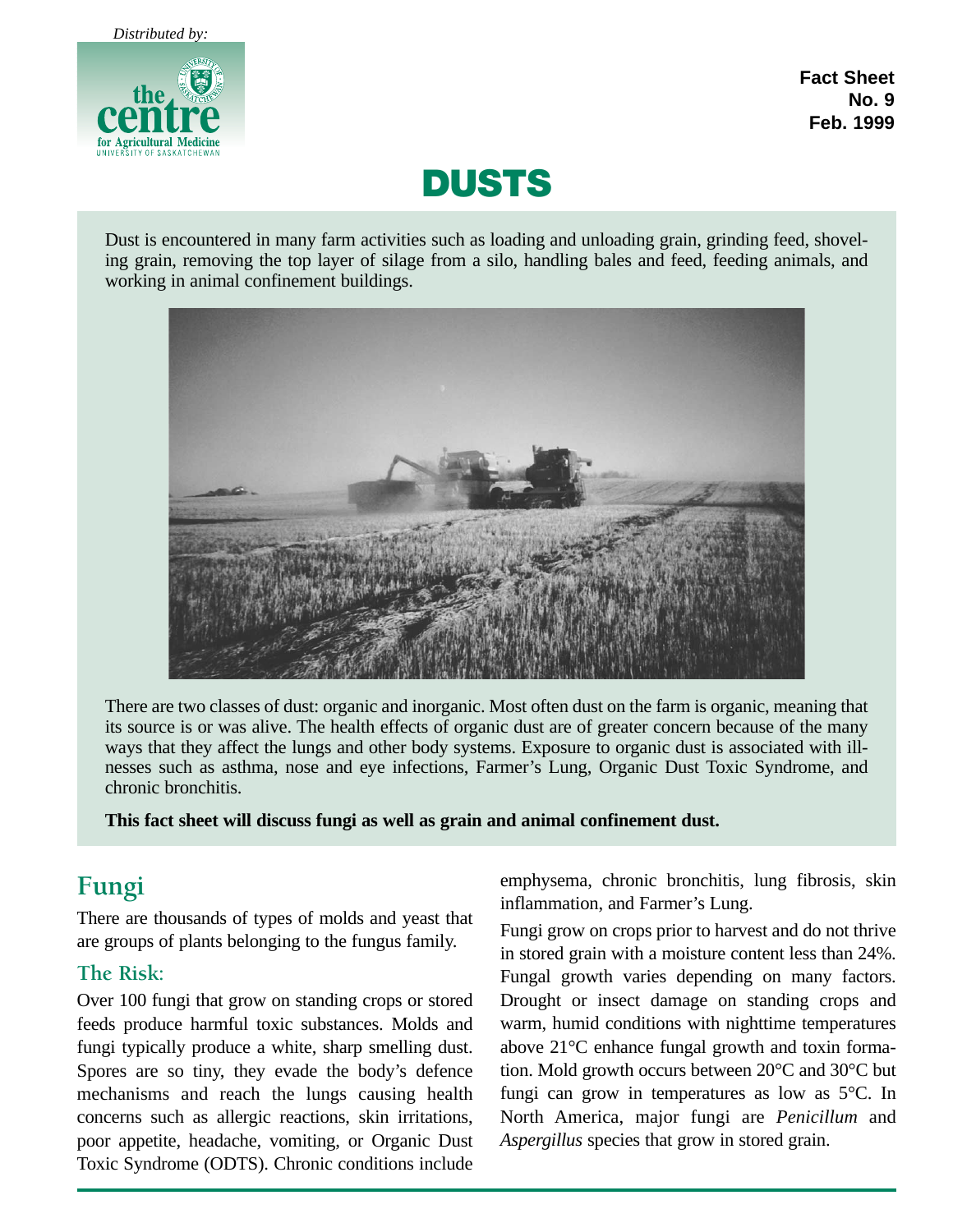Exposure to fungi is especially high during:

- ◆ cleaning of hay/grain storage areas
- ◆ opening and shredding/chopping moldy bales
- tending cattle
- ◆ crushing grain

#### **Elimination**

Since fungi are distributed widely in nature, it is not feasible to rid our environment of them.

#### **Substitution**

- ◆ If possible, hay with high risk of spoilage should be stored in silage instead of bales.
- ◆ Substitute mechanical handling for manual handling.

#### **Safe Work Practices**

- Ventilate areas where bales are being opened.
- Before opening bales, dust can be reduced by as much as 80% by adding small quantities of water to hay and straw. Sprinkle one half to one litre (1 to 2 pints) of water onto the cut side of the bale immediately before opening or chopping. Antifungal agents such as 1% propionic acid or other organic acids may be applied to fresh material and hy1pochlorite solution may be used for grain. Note that in using these to prevent fungal growth, a different risk is being created; chemical fume inhalation.
- Using proper respiratory protection, old caked or molded grains should be removed from storage buildings and the buildings should be kept dry and ventilated.
- Grain or hay stored with a moisture content of greater than 14% increases the likelihood of fungal growth, therefore wet hay or grain should be dried at harvest. Unfortunately this solution may be expensive.
- ◆ Humidity indoors should be maintained below 80% to reduce airborne organisms.
- ◆ Crop rotation to decrease fungal growth.

# **Grain and Animal Confinement Dust**

Along with fungi, dusts from grain and animal confinement are also organic and have the capability to cause health effects.

# **Grain Dust.....The Risk:**

**For every ton of grain handled, 12 kilograms (27 pounds) of dust are emitted!** Approximately 40% of the dust particles are tiny enough to be inhaled into the lungs.



Grain dust may contain:

| grain particles                      | molds  |
|--------------------------------------|--------|
| bacteria (endotoxins)                | leaf   |
| insect particles                     | stem   |
| inorganic matter (from soil)         | fungi  |
| chemical residues                    | pollen |
| storage mites                        |        |
| excreta from birds, rodents, insects |        |

Working with grain dust can cause short and long term respiratory symptoms of cough, phlegm, wheeze, and shortness of breath.

# **Animal Confinement....The Risk:**

Eighty to 90% of the dust inside hog/poultry barns can be inhaled into the lungs. The highest dust levels are created during feeding, feed grinding, and moving/ handling animals and birds. Barn dust may consist of:

**\*feed components \*dried waste material** (includes undigested feed, gut cells) skin cells feather particles insect parts molds bacteria (endotoxins) viruses mineral ash hair fungi pollen

#### **\*These make up most of the dust material.**

Cough, phlegm, and wheezing are two to three times more frequent in hog farmers than in other farmers.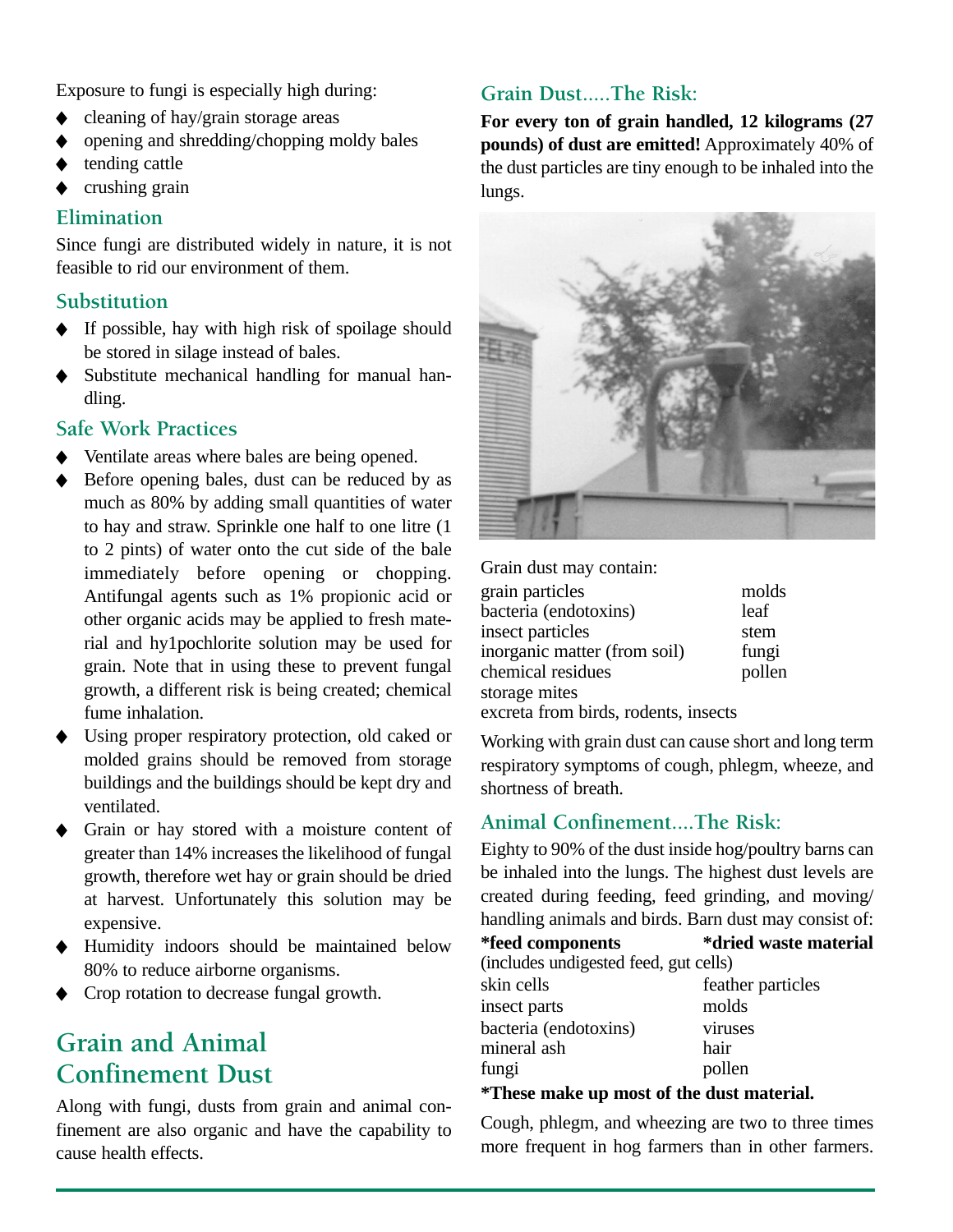

Chronic bronchitis becomes a greater threat as more time is spent in the barn. Hog farmers experience declines in lung function test results, comparable to the effects of smoking. Therefore workers who smoke are increasing their risks.

The cell walls of some bacteria contain **endotoxin**, that may be the cause of immediate or delayed reactions in the respiratory system. Exposure to bacteria is high in warm, humid animal confinement barns for poultry and hogs and during harvesting and grinding grain.

## **Elimination:**

Elimination is not a realistic option because there will always be some dust present in the farm environment due to the nature of the materials handled. A specific crop or animal may have to be eliminated if the farmer or family member has a serious related respiratory condition.

## **Substitution:**

- ◆ Use pellet feed rather than dusty chopped feed.
- ◆ Dust level exposure is lower when driving a tractor with an enclosed cab as compared to an open tractor.
- ◆ Silage contains fewer tiny, inhalable particles than hay.

## **Engineering:**

- ◆ Unit manufactured cabs keep out more dust than farm-installed cabs.
- ◆ The design of confinement buildings should allow for easy, effective cleaning.
- ◆ Ventilation systems should be inspected regularly.

When moving dusty products:

◆ Minimize the height that dusty products fall. Extend spouts into covered feeders to lower dust levels.

- Enclose crushers, grinders, and mixers.
- ◆ Feed can be moved via belts, screws, buckets, chains and pneumatic systems. Belts and buckets that are not enclosed emit the most dust. Pneumatic systems are totally enclosed so dust levels are lowered.

## **Safe Work Practices**

- ◆ Use a wet, rather than dry process when cleaning.
- ◆ Use a fork to spread open bales, rather than doing it manually.
- ◆ Ventilate areas where bales are being opened.
- Moisten the top layer of silage before removing it.
- In the field, lower the speed of equipment to reduce the release of fine dust particles.
- Organize equipment and work practices so that any prevailing wind can carry the dust away from your face.
- ◆ Spray unpaved roads frequently with water, chemicals, oils or other stabilizers to lower dust.

# **Safe Work Practices....Indoors:**

## Pressure Washing

Regular pressure washing is the single, most effective means of dust control. Cold water is as effective as hot water. It costs less and prevents steaming. Recommendations for pressure washings:

| <b>Type of Barn</b>        | <b>Frequency of Washing</b>      |
|----------------------------|----------------------------------|
| Farrowing                  | Before each new group arrives    |
| Nurseries and grower units | Monthly to Bimonthly or at least |
|                            | whenever emptied.                |
| Finishing                  | Preferably every month or two    |

## Wetting agents

Wetting agents help to "keep the dust down" by increasing the weight of the dust so it settles.

You can use:

- Water. Disadvantages include:
	- water's high surface tension it does not always mix well.
	- most fine dust has an electric charge but to inject a charged fog of water into the dust is costly.
	- an increase in humidity level.
- Water with additives.
- Other agents such as oils.